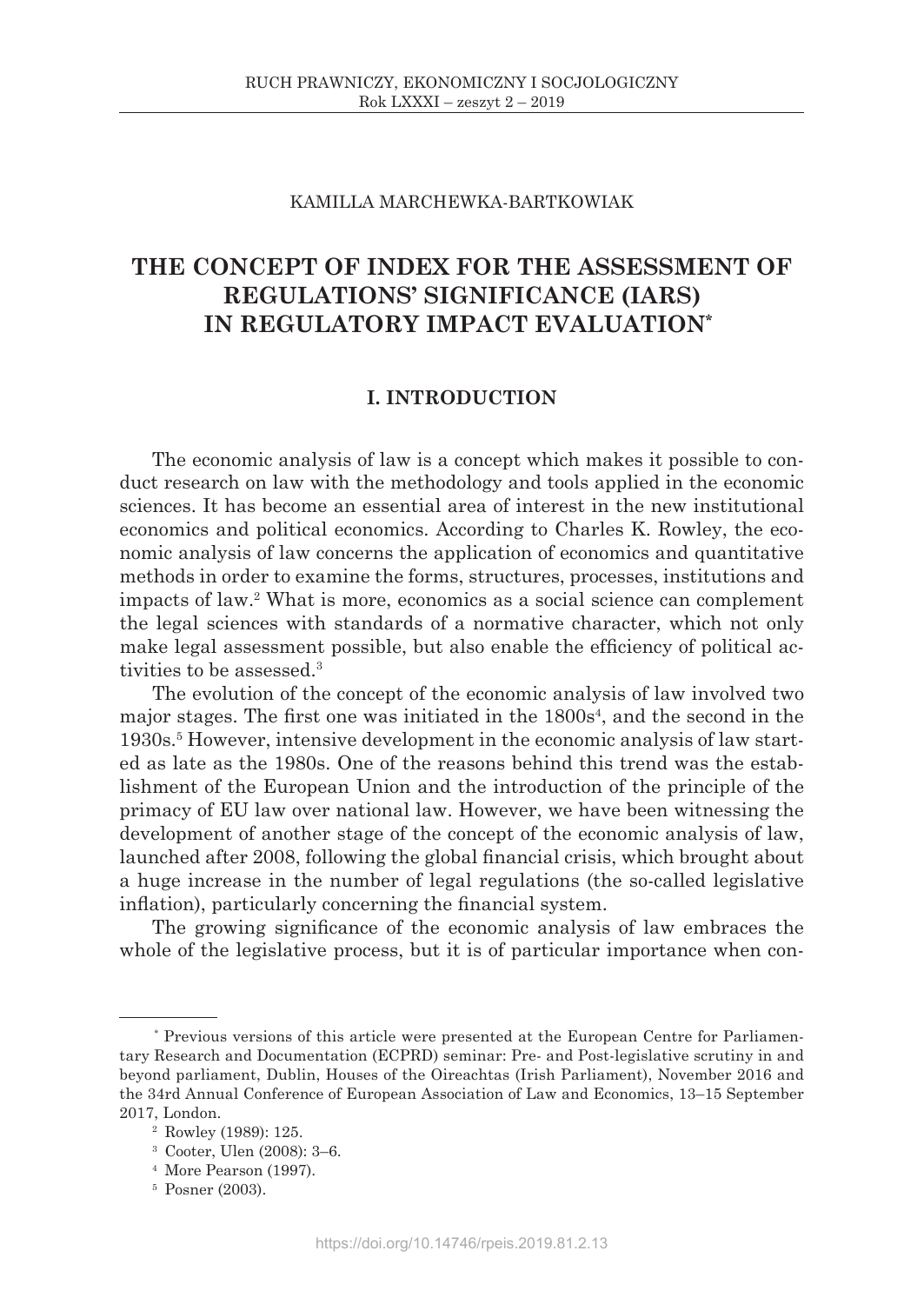ducting assessments of the impacts of a draft regulation (ex-ante), and assessments of the impacts of regulations already in force (ex-post).

Ex-post assessment, as opposed to ex-ante regulatory impact assessment, is an analysis carried out within a certain period of time following the entry into force of a given act and is aimed at verifying whether the goals and effects assumed in the draft act have been achieved or not. The conclusions derived from the results of the analysis ought to provide a basis for the decision on whether to maintain, change or withdraw the given legal act from legislation, and thus from the economy.

In recent years, ex-post regulatory impact assessment has become one of the increasingly common stages in the legislative procedure in a number of countries. The process of the practical implementation of ex-post regulatory impact assessment in certain countries has been sluggish but gradual. There are several reasons for this state of affairs.

One of them is the elements of the *good governance* concept, implemented in many countries (as well as in EU institutions), of which one of the pillars is *good* (or even *smart*<sup>6</sup> ) *regulations*. The aim of this concept is, among other things, a systemic reduction or periodical verification of the number of the legal acts made. In this respect, good practice is recommended by the Organisation for Economic Co-operation and Development (OECD)7 and the European Union.<sup>8</sup>

Another reason results from the need to assess the impacts of the implementation or modification of numerous legal regulations enacted to counteract the latest financial crisis. This process has been particularly intensive in EU Member States, which, apart from the legislative decisions of their own government, also had to launch the process of adapting domestic regulations to supranational (European) regulations. Hence, at present, a great number of new or altered legal acts require and will still require a systematic assessment of their impacts in the post-crisis environment.

A third reason why public authorities have developed an interest in ex-post regulatory impact assessment is the increasingly intensified pressure from various social groups which demand or themselves provide analyses aimed at indicating the low efficiency of the laws implemented and their adverse consequences for the business sector and the whole of society. In this context, it is worth highlighting the advantages of implementing the *public governance* principle in so many countries.

The data published in 2015 shows that out of all the OECD<sup>9</sup> member countries as few as twenty conduct mandatory ex-post regulatory impact assessment, and only a few do so regularly. Among the researched states, assessments are conducted primarily in the case of regulations having 'sunsetting' clauses.<sup>10</sup>

<sup>6</sup> COM(2010)543 final.

<sup>7</sup> OECD (2012).

<sup>8</sup> COM(2012)746 final.

<sup>9</sup> OECD (2015): 130–131.

<sup>&</sup>lt;sup>10</sup> A clause included in a regulation or similar piece of legislation that provides for an automatic repeal of an entire law or sections of a law once a specific date arrives.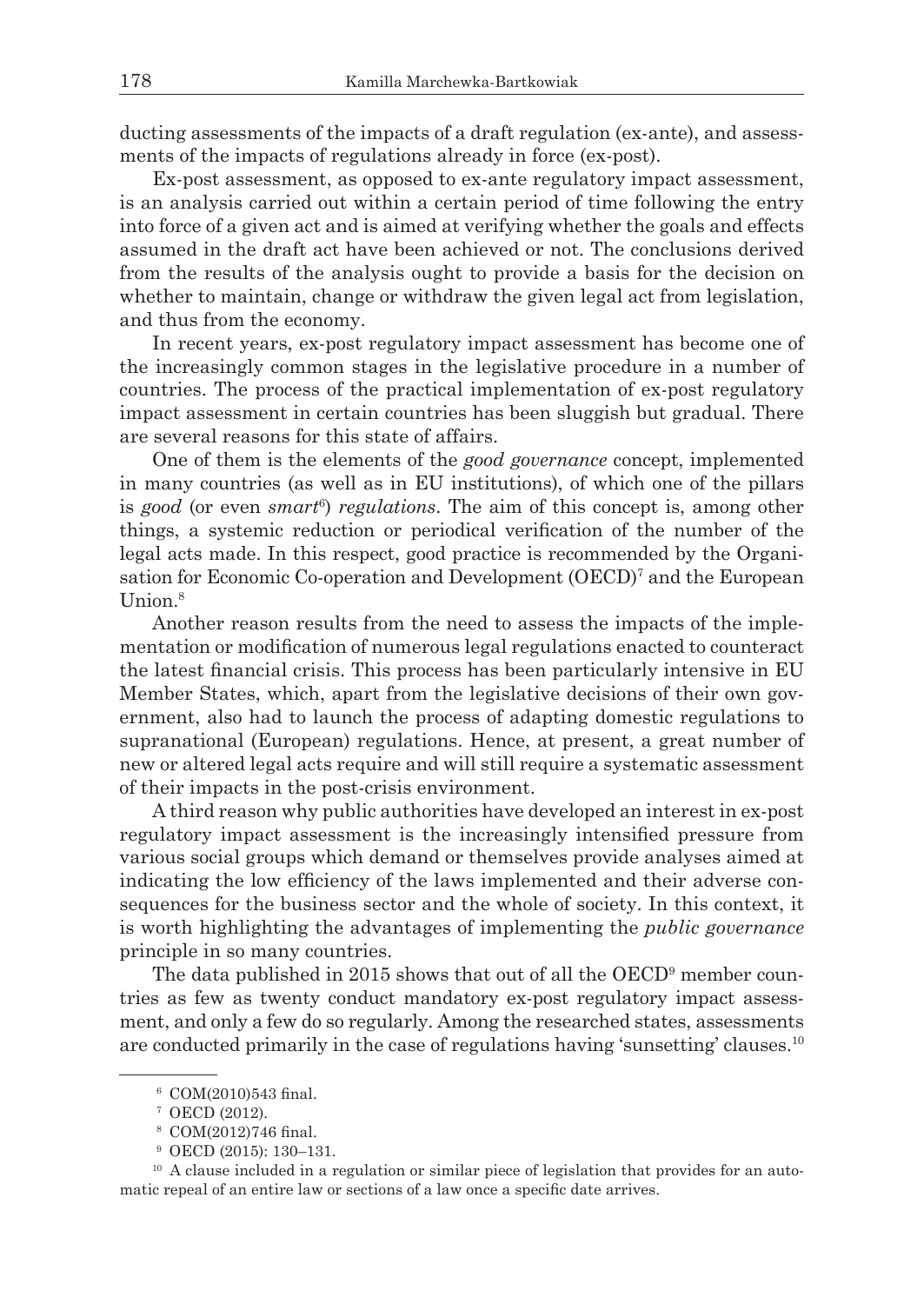Most often, the extent to which the goal is achieved, and the occurrence of unplanned consequences, is subject to verification.

The ex-post regulatory impact assessment can be carried out with respect to the whole of the legislation process, by both the government (as the draft act originator), or parliament (which performs the scrutiny function). Additionally, such analyses can be commissioned by independent research institutes under public consultation.

One of the prerequisites for conducting an effective ex-post regulatory impact assessment is its impartiality and independence, but also its quality and usefulness in making practical decisions. Thus, ex-post assessment must not concern legal and procedural aspects exclusively. The entities that are subject to the given regulation, as well as its originators, must have interests in the economic (that is factual) effects resulting from the implementation of the given legal regulation. Thus, the conclusions from the assessment of the financial, economic, social or environmental impacts that the implementation of the given act produces ought to become an essential element of each legislative procedure.

In this article, the author presents the theoretical concept of the Index for the Assessment of Regulations' Significance (IARS), which serves as a standard and periodical tool applied in the parliamentary legislative procedure. The Index allows a quick and simple control of single draft acts (the assessment of their ex-ante effects), and of the whole procedure according to substantive criteria, but in the first place it ensures the impartial and independent selection of the regulations to be assessed ex-post.

# **II. PARLIAMENTARY REGULATORY IMPACT ASSESSMENT**

Regulatory impact assessment (RIA) is an element of legislative procedure conducted primarily by the government, as the major originator of a given legal act. In contemporary legislative procedures, the RIA, the public hearing and broad public consultations are all significant tools for making law, which are, however, used to a varying extent. Formally, they are applied on both the European (the Commission and the European Parliament) and national levels.

Regulatory impact assessment remains a vital element of control over the validity of further proceeding with a regulation in parliament. In that regard, parliamentary services (offices) ought to provide deputies with analytical support, by conducting an independent and impartial assessment following the adopted rules and methodology. Such parliamentary control of both a draft act (the ex-ante assessment) and the already enacted law (the ex-post assessment) enables the parliament to effectively verify the legislative process (including the possibility of restraining the process).

The following diagram presents the traditionally applied scheme of the legislative procedure in parliaments.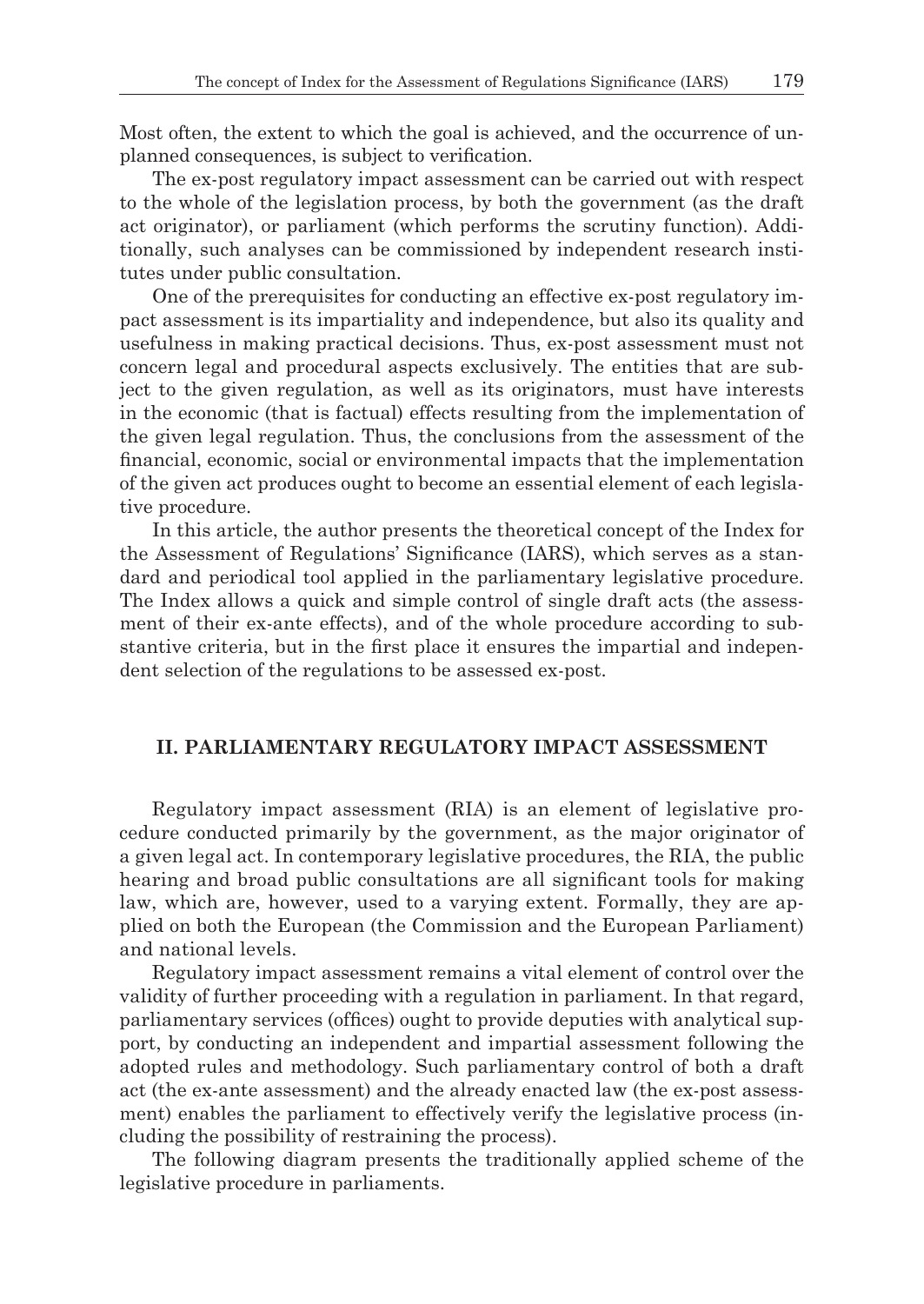### **Diagram 1**

The traditional legislative procedure in parliaments with the application of RIA



Source: author's own work.

In most cases, the legislative procedure in parliament is rather simplified. The first stage of work is undertaken in committees; then, the whole parliament becomes involved in the decision-making process. However, parliamentary committees use RIA instruments of the legislative procedure to a varying extent.

A survey carried out in 2016 by the European Parliament<sup>11</sup> shows that out of the 28 parliaments of EU Member States, 52% of them do not conduct any analyses into RIA. Within the remaining 48%, 6 parliaments conduct both exante and ex-post assessments, while the other 6 ex-post only. The parliaments that do conduct regulatory impact assessment are those of the following Member States: Austria, Belgium, Germany, Denmark, Finland, France, Greece, Italy, the Netherlands, Poland, Portugal and Sweden. Furthermore, ex-ante and ex-post RIA is also conducted in the EU Parliament.

Few parliaments have developed a relevant methodology for conducting an assessment. They include parliaments in the following countries: Austria, Germany, Denmark, the Netherlands, Sweden and Poland. The EU Parliament has different methodologies for each particular procedure.

It is also worth pointing out that 56% of the above-mentioned national parliaments publish the results of their analyses, and 83% also allow the use of external expert appraisals. Moreover, some parliaments establish special analytical units (bureaus) which also conduct RIAs (for example the Research

 $11$  ECPRD (2016).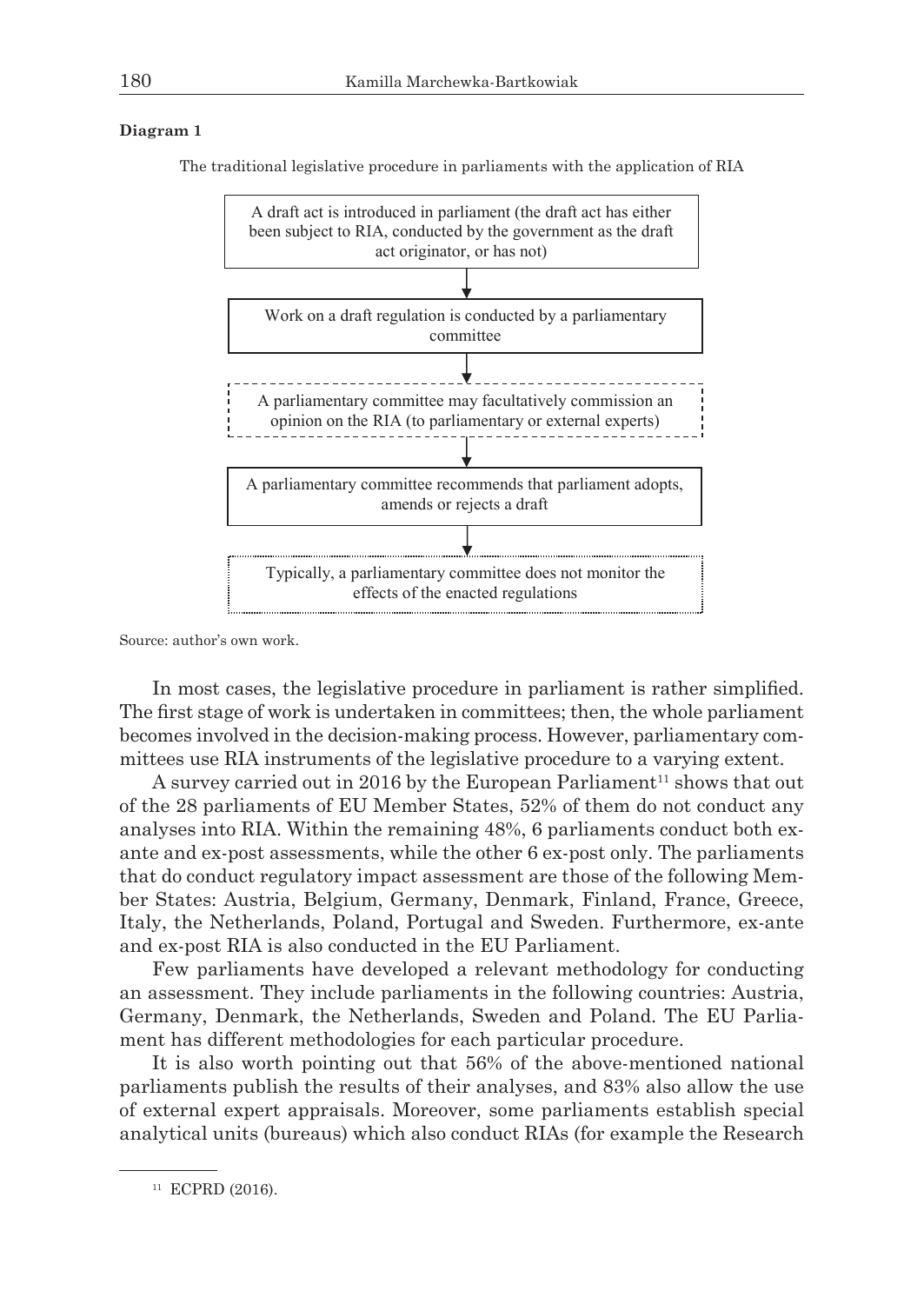Service in Finland, the Research Bureau in Poland). In that regard, the EU Parliament is the best example, as it has the following structures: Directorate for Impact Assessment and European Added Value in the Directorate-General for Parliamentary Research Services including the Ex-Ante Impact Assessment Unit and the Ex-Post Impact Assessment Unit.

# **III. THE CONCEPT OF THE INDEX FOR THE ASSESSMENT OF REGULATIONS' SIGNIFICANCE**

The concept of the Index for the Assessment of Regulations' Significance is an element of the methodology developed by the Bureau of Research of the Sejm.12 Under the regulations of the Constitution of the Republic of Poland (hereinafter the RP) of 1997, the legislative initiative is primarily in the hands of the government (the Council of Ministers). The other entities entitled to initiate new regulations or amendments of the binding laws include the President of the RP, deputies of the Sejm, and the Senate of the RP. Under legislative procedure, the Council of Ministers is obliged, by the provisions of the Public Finance Act and the Rules of Procedure of the Sejm, to attach a justification with each government draft act, which ought to include a justification of the necessity and purpose of the new act, indicating the differences between the existing and draft bills, submitting the results of the conducted consultations, and providing analysis of the findings with regard to the predicted social, economic, financial and legal implications of the new act. The Sejm of the RP (not the deputies themselves) performs the scrutiny function over government drafts (and not only the government drafts) in the ongoing legislative process, particularly at the stage of the validity control of the ex-ante regulatory impacts included in draft acts. Sejm committees (and deputies) receive substantive support in this respect from the Bureau of Research of the Chancellery of the Sejm (hereinafter the BR), which employs independent experts in a number of fields, such as legal, financial, economic, social and environmental.

The BR conducts legal, economic and social analyses concerning the bills to be enacted. We must add though that this procedure is not of a systematic character and it does not cover all the draft acts submitted to the Sejm in the legislative procedure. It concerns solely those drafts that are commissioned by Sejm committees or individual deputies, taking account of the limitations in the scope of analysis imposed by the committees. However, the Rules of Procedure of the Sejm of the RP enable the BR to perform a broader scope of tasks, including an independent ex-post regulatory impact assessment (RIA).

The study conducted by the BR in the years 2014–2015 resulted in the development of a preliminary procedure for ex-ante and ex-post regulatory impact assessment with regard to the scrutiny function performed by the Sejm. One of the elements of the above-mentioned procedure is the Index for the Assessment of Regulations' Significance (IARS) developed by the author of this article.

 $12$  BAS (2015).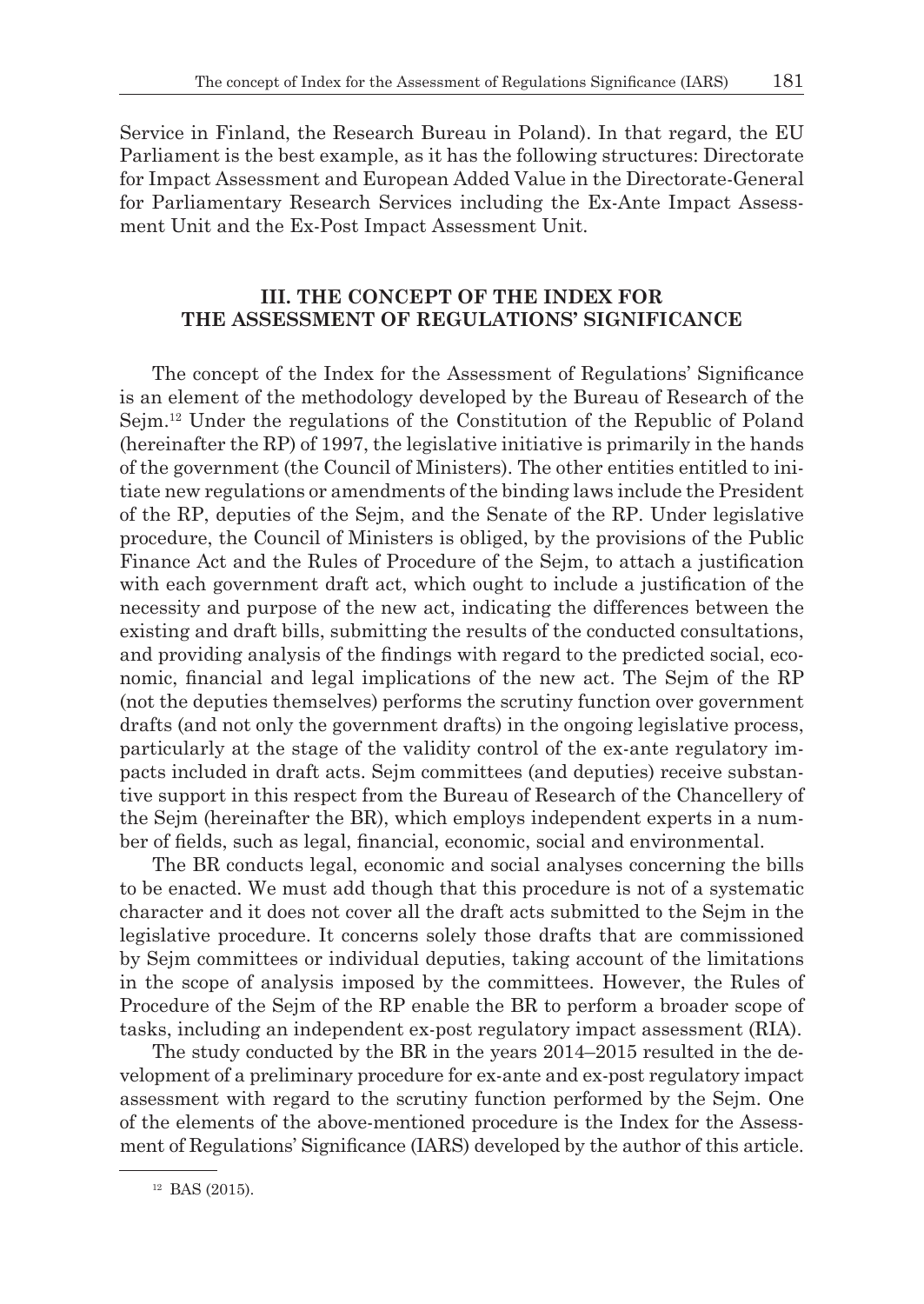The Index for the Assessment of Regulations' Significance (IARS) is a mathematical formula developed on the basis of the data acquired from a detailed, legal and substantive quantitative (score) assessment of particular legal acts under the adopted criteria.

The Index can be widely used, and:

– it may serve to conduct a preliminary ex-ante RIA control with respect to draft acts submitted to the parliament;

– it may enable a statistical analysis of the whole legislative process in parliament over a selected period to be conducted, using substantive criteria;

– it may be a tool for making an impartial and independent selection of acts the ex-post regulation impacts of which are to be assessed.

Thus, the application of the IARS makes it possible for parliamentary committees to access some additional information which enables them to make decisions and perform their scrutiny function during the stage of processing a draft legal act and during the verification of its implementation effectiveness (Diagram 2).

#### **Diagram 2**

The legislative procedure in parliament using the IARS concept



Source: author's own work.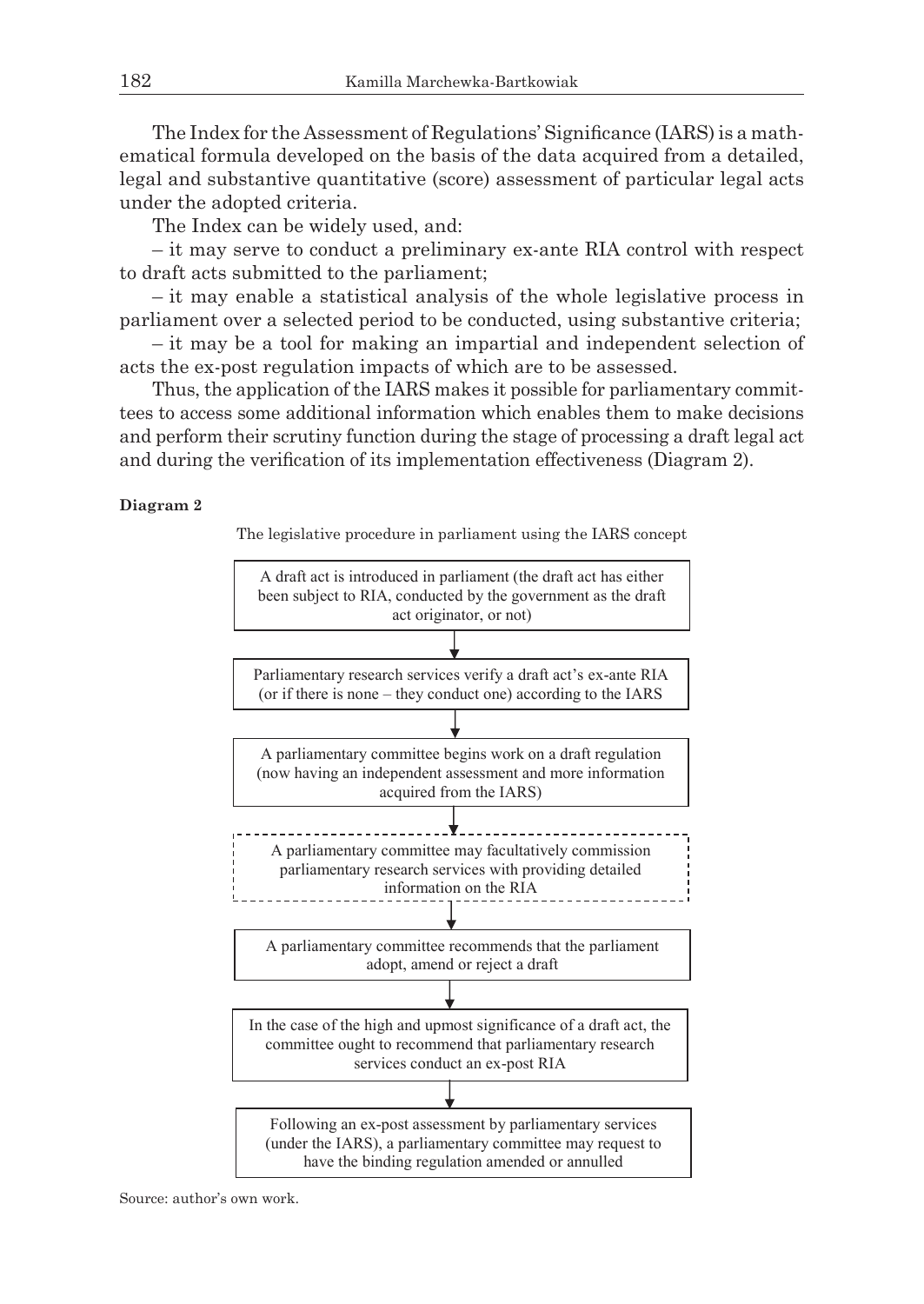The construction of the IARS is based on the information that can be acquired by parliamentary services from draft acts, which are next subject to assessment according to the established overall and detailed criteria (see Table 1 – the overall criteria are provided in the second column). The criteria are then quantified according to the established significance scale and marked numerically using relevant weight functions.

Regulatory impact assessment is based on five criteria:

1) draft act originator,

2) the entity scope of the regulation – entities impacted by the regulation, target group,

3) the subject scope of the regulation – regulation impact areas,

4) the legal character of the regulation,

5) regulation impacts.

## **Table 1**

| The Index for the Assessment of Regulations Significance (IARS) |  |  |  |
|-----------------------------------------------------------------|--|--|--|
|-----------------------------------------------------------------|--|--|--|

| Assessment<br>criterion | <b>Criterion characteristics</b>      | Assessment<br>scale | Weight            |
|-------------------------|---------------------------------------|---------------------|-------------------|
| Draft act               | 1) Government draft act               | $2*$                |                   |
| originator              | 2) deputies' draft act                | 1                   |                   |
|                         | 3) Senate's draft act                 | 1                   | 0.1               |
| abbr. DAO               | 4) President's draft act              | 1                   |                   |
|                         | 5) citizens' initiative               | 1                   |                   |
| The entity              | 1) non-financial corporations         | $\mathbf{1}$        |                   |
| scope of the            | 2) financial corporations             | 1                   |                   |
| regulation              | 3) general government entities        | 1                   | 0.2               |
|                         | 4) households                         | 1                   | $(0.04$ for each  |
| abbr. ESR               | 5) non-profit institutions serving    | 1                   | criterion)        |
|                         | households                            |                     |                   |
| The subject             | 1) the efficiency and effectiveness   | $\mathbf{1}$        |                   |
| scope of the            | of the state (of the public finance   |                     |                   |
| regulation              | sector)                               |                     |                   |
|                         | 2) entrepreneurship, competitiveness  | 1                   |                   |
|                         | and innovativeness of the economy     |                     |                   |
| abbr. SSR               | 3) the labour market                  | 1                   | 0.32              |
|                         | 4) regional development and cohesion  | 1                   | $(0.04)$ for each |
|                         | 5) the market and macroeconomic       | 1                   | criterion)        |
|                         | environment and the foreign policy    |                     |                   |
|                         | 6) social issues                      | 1                   |                   |
|                         | 7) the natural environment            | 1                   |                   |
|                         | 8) other areas                        | 1                   |                   |
| The legal               | 1) a new regulation in the given area | 3                   |                   |
| character               | 2) a substantive change in an area    | $\overline{2}$      |                   |
| of the                  | regulated already                     |                     | 0.1               |
| regulation              | 3) a change bringing order to an area | 1                   |                   |
| abbr. RLC               | regulated already                     |                     |                   |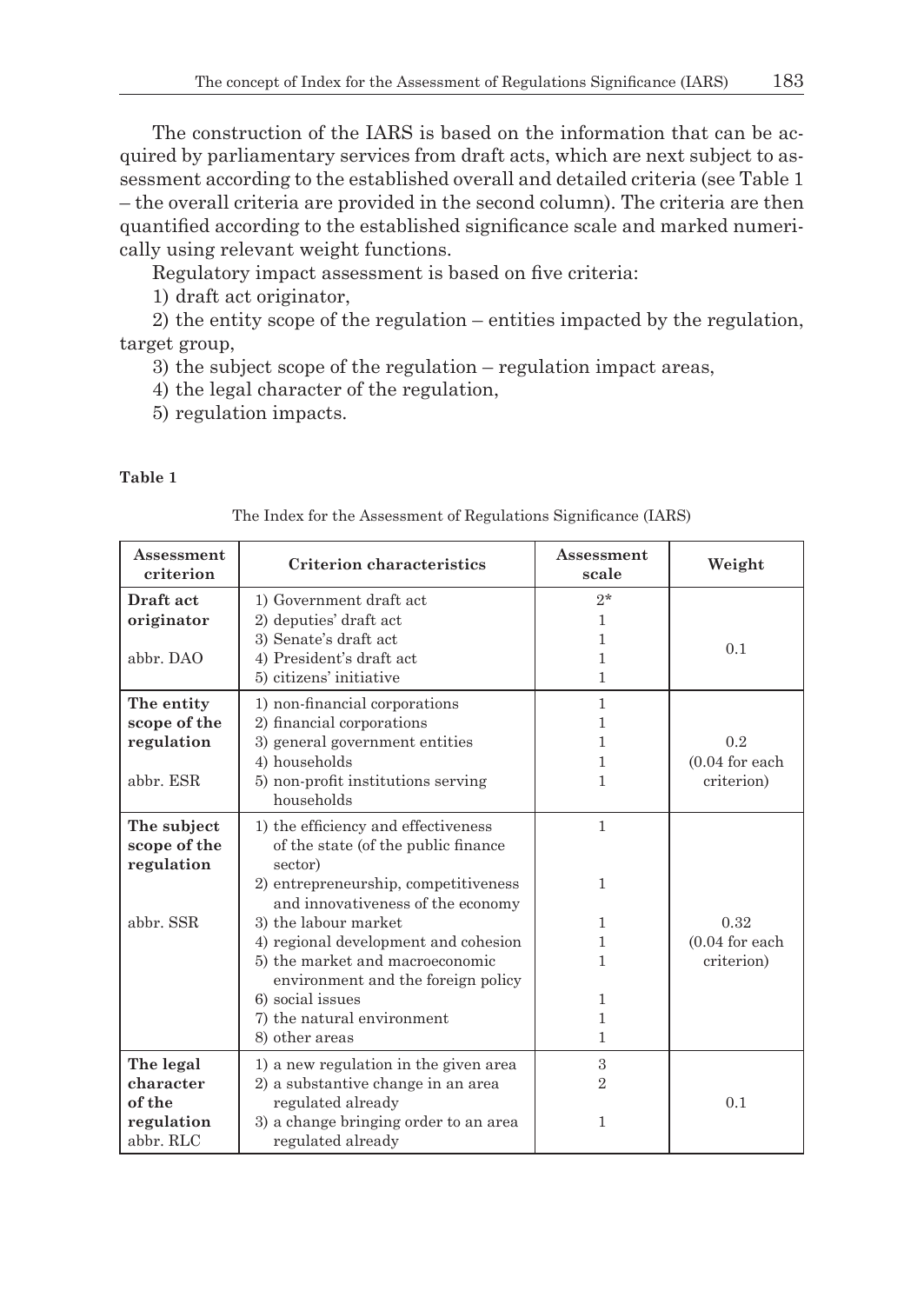| Regulation | 1) economic impacts       |                   |
|------------|---------------------------|-------------------|
| impacts    | 2) social impacts         |                   |
|            | 3) financial impacts      | 0.28              |
| abbr. RI   | 4) administration impacts | $(0.04)$ for each |
|            | 5) environmental impacts  | criterion)        |
|            | 6) legal impacts          |                   |
|            | 7) other impacts          |                   |

\* for government drafts, scale 2 has been adopted due to the obligation to attach an RIA conducted by the government (it is not obligatory, however)

Source: author's own work.

The result of the analysis of the given legal act ultimately takes the form of a particular number, which should fall within the adopted range.

#### **The IARS formula**

*IARS = 0.1 DAO + 0.2 (ESR1 + ESR2 + ESR3 + ESR4+ESR5)/5 + 0.32 (SSR1 + SSR2 + SSR3 + SSR4 + SSR5 + SSR6 + SSR7 + SSR8)/8 + 0.1 RLC + 0.28 (RI1 + RI2 + RI3 + RI4 + RI5 + RI6 + RI7)/7*

The IARS range: min. – 0.32 (least significant); max. – 1.42 (upmost significant);  $average - 0.55$ 

# **IV. AN EXEMPLARY APPLICATION OF THE IARS**

As mentioned above, one of the applications of the IARS is conducting analyses of the whole legislative process in parliament over a given period. Under the ex-ante RIA control, relevant services ought to verify the initial assumptions of act originators according to the established assessment criteria. This is made possible by an individual verification of each draft act that is subject to process in parliament under the IARS criteria. The final (score) result should also provide a basis for carrying out a preliminary assessment of a draft act's significance.

The final (numerical) result also provides a basis for a preliminary RIA. Thus, the standardization of the assessment criteria is a tool that enhances the expertise of parliamentary services in the given subject scope of a draft legal act.

Below, an example analysis of a legislative process of the Sejm of the RP based on the IARS is presented, covering the second half of 2012. The analysis covered a total of 116 draft acts, excluding 'special' drafts, such as the budget draft act, budget-related draft acts, or ratification draft acts (Graphs 1–4).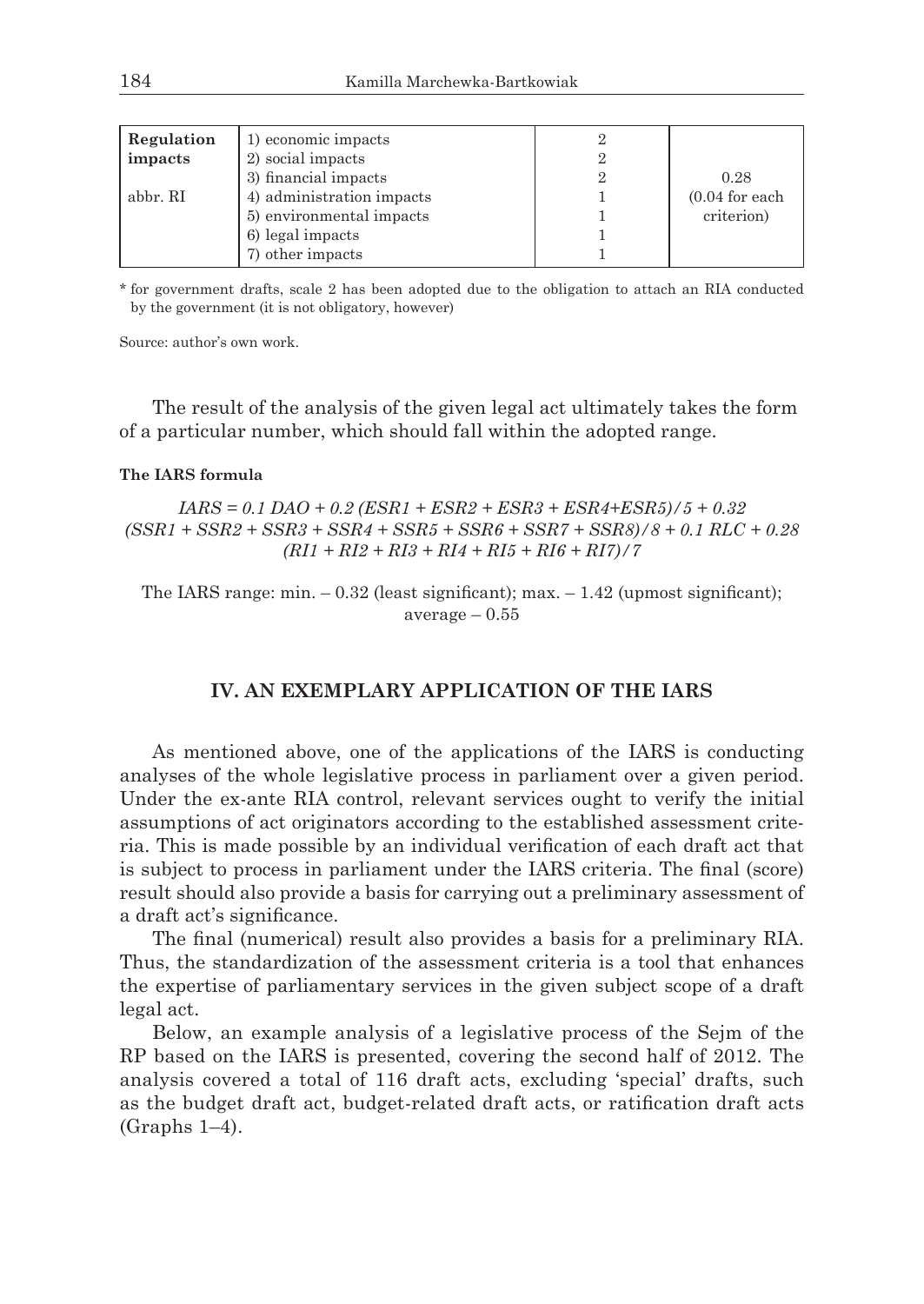# **Graphs 1–4**



An analysis of legal acts under the IARS (the legislative procedure – the second half of 2012, the Sejm)

2) deputies' draft act

3) Senate's draft act

4) President's draft act

5) citizens' initiative





score in accordance with the IARS

1) non-financial corporations

- 2) financial corporations
- 3) general government entities

4) households

5) non-profit institutions serving households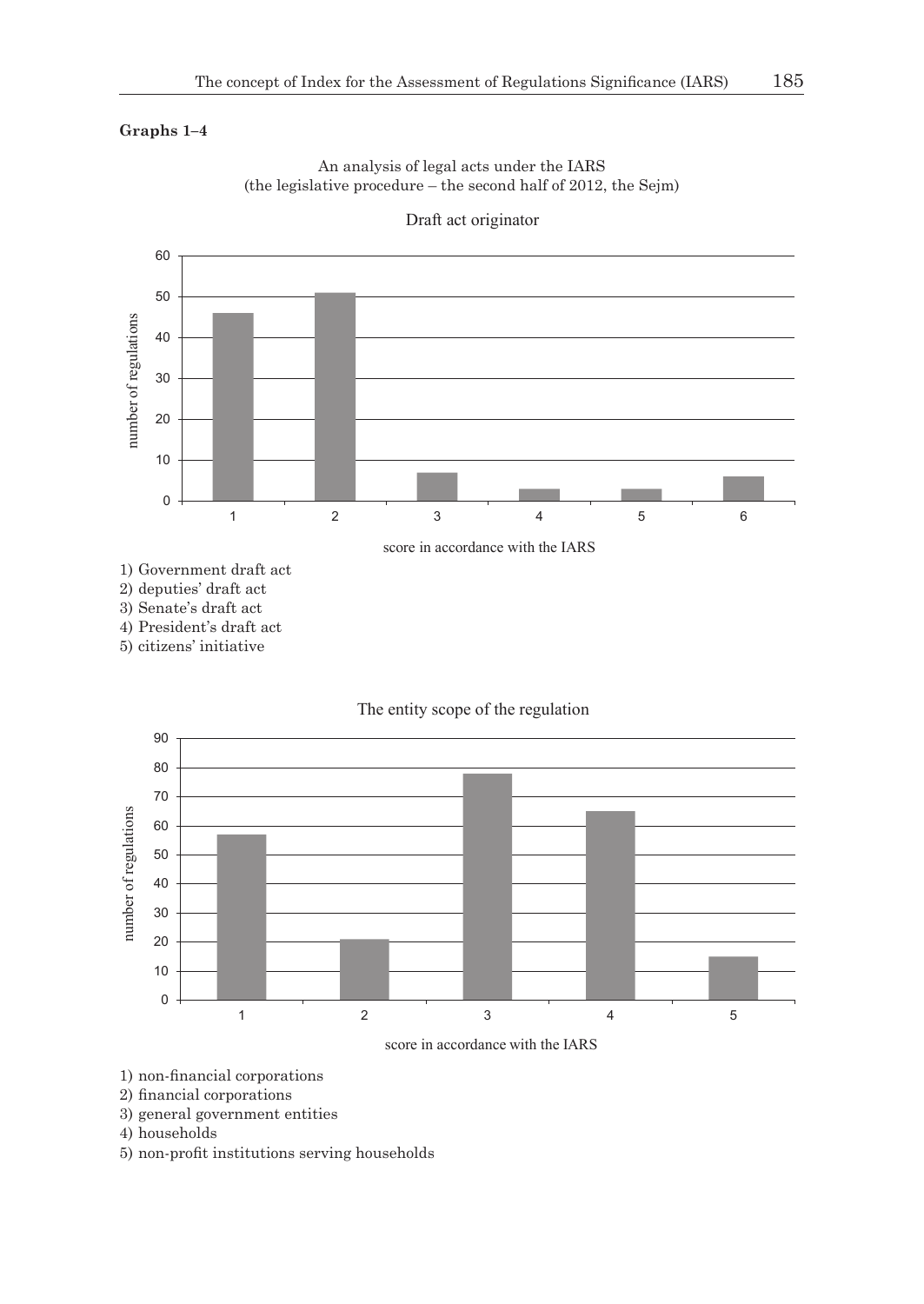



1) the efficiency and effectiveness of the state (of the public finance sector)

2) entrepreneurship, the competitiveness and innovativeness of the economy

3) the labour market

4) regional development and cohesion

5) internal economy (the market and macroeconomic environment) and foreign policy

- 6) social issues
- 7) the natural environment
- 8) other areas



Regulation impacts

- 1) economic impacts
- 2) social impacts
- 3) financial impacts
- 4) administration impacts
- 5) environmental impacts
- 6) legal impacts
- 7) other impacts

Source: data based on drafts of acts submitted to the Sejm.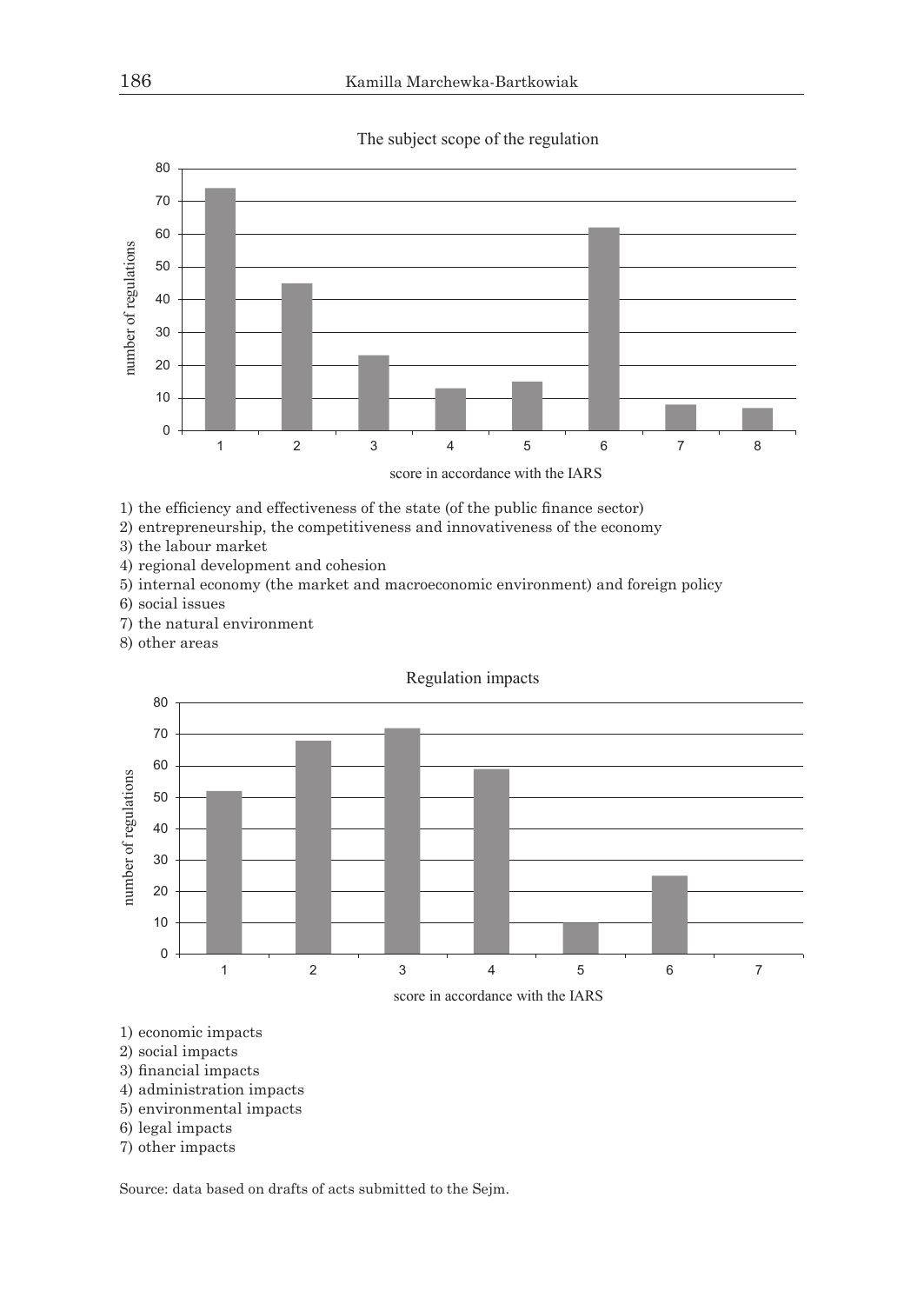Research findings show that over the period in question:

– more drafts were submitted by deputies than by the government;

– the biggest number of drafts concerned the general government, and the smallest amount concerned the public finance sector;

– most regulations (46) concerned only one group of entities (by the frequency criterion); 41 regulations covered two groups of entities;

– in the case of the regulations' impact area, most of them concerned the effectiveness and efficiency of the state  $(74)$ , and social issues  $(62)$ , with regulations usually covering two subject areas;

– most regulations were substantive amendments in previously regulated areas;

– the majority of drafts entailed financial implications, followed by those that entailed social implications, with most of the proposed regulations covering two types of implications simultaneously.

Another application of the IARS is to enable the impartial and independent selection of legal acts that will undergo an ex-post regulatory impact assessment. The selection can be made over a specific period, for example half a year, a year or two years. An additional criterion that must be included in terms of the already available IARS data is the information on whether the given legal act is still binding or not (that is over the assessment period). Relevant, too, will be the recommendation of a parliamentary committee, submitted during the exante procedure stage, on a given draft act, in the case of its enactment.

Thus, in the example below, all of the analyzed legal acts are sorted by the acquired IARS numerical result. As shown in the chart, in the second half of 2012, the results of the Index for the legal acts processed then ranged between 0.42 and 1.2 (Graph 5).

#### **Graph 5**



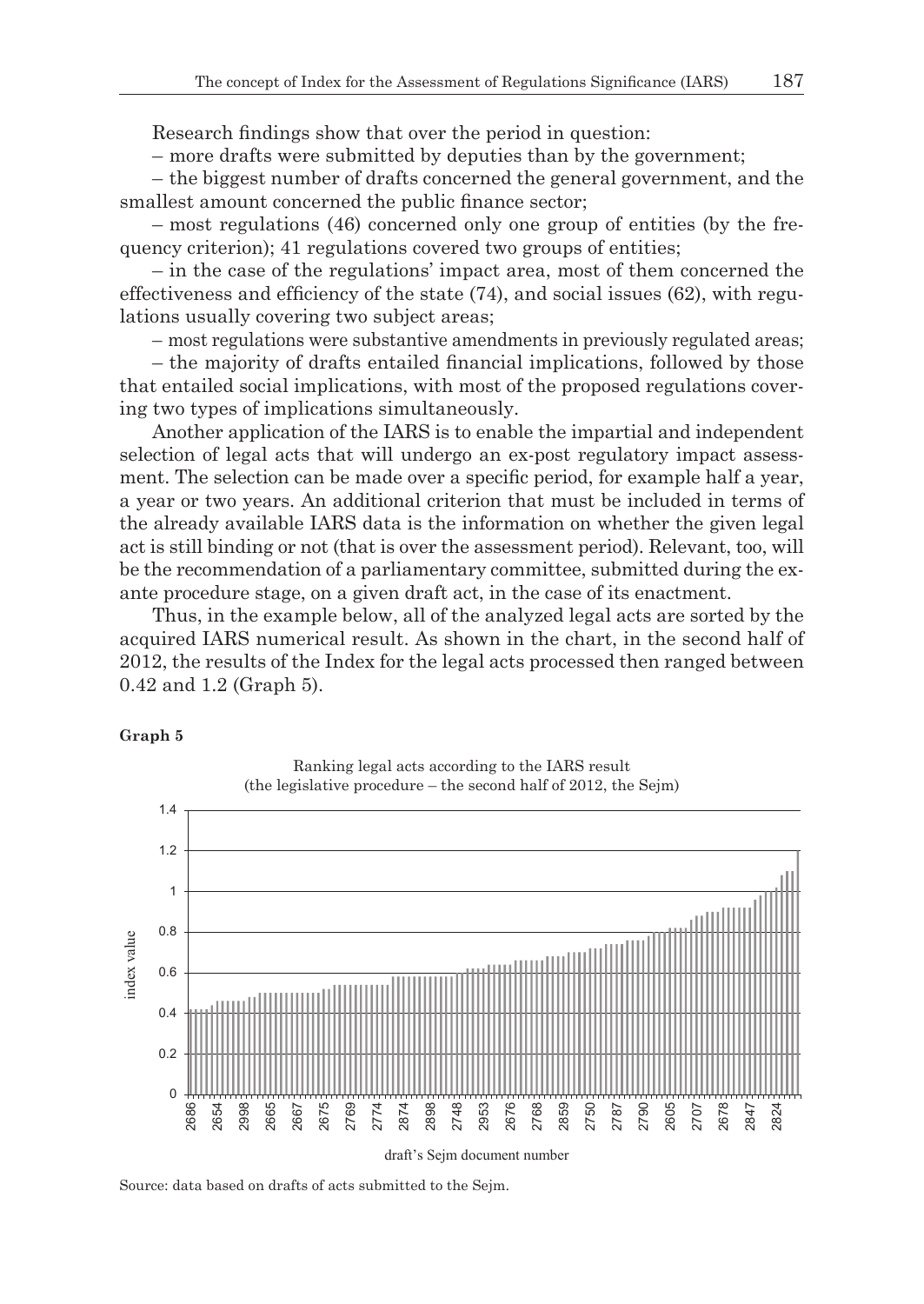The IARS application methodology requires indicating what proportion of the most significant legal acts with the highest result will be taken into account when conducting an ex-post assessment (for example 5%, 10%, 20%). Such a decision ought to depend not only on substantial prerequisites, but also on the staff and time capacity of the expert teams (including those performing external expert appraisals) that conduct the assessment.

### **Table 2**

The results of the selection of legal acts within the ex-post RIA under the IARS

| <b>IAS</b><br>result | Doc.<br>no. | 10%                                                                                                                                                       | <b>IARS</b><br>result | Doc.<br>no. | 5%                                                                                                                                                        |
|----------------------|-------------|-----------------------------------------------------------------------------------------------------------------------------------------------------------|-----------------------|-------------|-----------------------------------------------------------------------------------------------------------------------------------------------------------|
| 1.20                 | 2905        | Government Draft Act<br>amending the Act on<br>Farmers' Health Insurance<br>Contributions                                                                 | 1.20                  | 2905        | Government Draft Act<br>amending the Act on<br>Farmers' Health Insurance<br>Contributions                                                                 |
| 1.10                 | 2968        | Deputies' Draft Act<br>amending the Act on<br>Agricultural and Forestry<br>Land Protection                                                                | 1.10                  | 2968        | Deputies' Draft Act<br>amending the Act on<br>Agricultural and Forestry<br>Land Protection                                                                |
| 1.10                 | 2995        | Deputies' Draft Act -<br>the Law on Genetically<br>Modified Organisms                                                                                     | 1.10                  | 2995        | Deputies' Draft Act -<br>the Law on Genetically<br>Modified Organisms                                                                                     |
| 1.08                 | 2683        | Government Draft Act<br>amending the Act on the<br>Commercial Quality of<br>Agricultural and Food<br>Products and the Act on<br>Food and Nutrition Safety | 1.08                  | 2683        | Government Draft Act<br>amending the Act on the<br>Commercial Quality of<br>Agricultural and Food<br>Products and the Act on<br>Food and Nutrition Safety |
| 1.02                 | 2824        | Government Draft Act -<br>the Restructuring Law                                                                                                           | 1.02                  | 2824        | Government Draft Act -<br>the Restructuring Law                                                                                                           |
| 1.00                 | 2856        | Government Draft Act<br>amending the Act on<br>Special Economic Zones<br>and Certain Other Acts                                                           | 1,00                  | 2856        | Government Draft Act<br>amending the Act on<br>Special Economic Zones<br>and Certain Other Acts                                                           |
| 1.00                 | 2606        | Government Draft Act<br>on Facilitating Business<br>Activity                                                                                              |                       |             |                                                                                                                                                           |
| 0.98                 | 2689        | Deputies' Draft Act<br>amending the Act on Plant<br><b>Protection Products</b>                                                                            |                       |             |                                                                                                                                                           |
| 0.96                 | 2996        | Deputies' Draft Act on<br>Suspending the Repayment<br>of Certain Loans Taken<br>Out to Cover the Costs<br>of Running Agricultural<br>Holding              |                       |             |                                                                                                                                                           |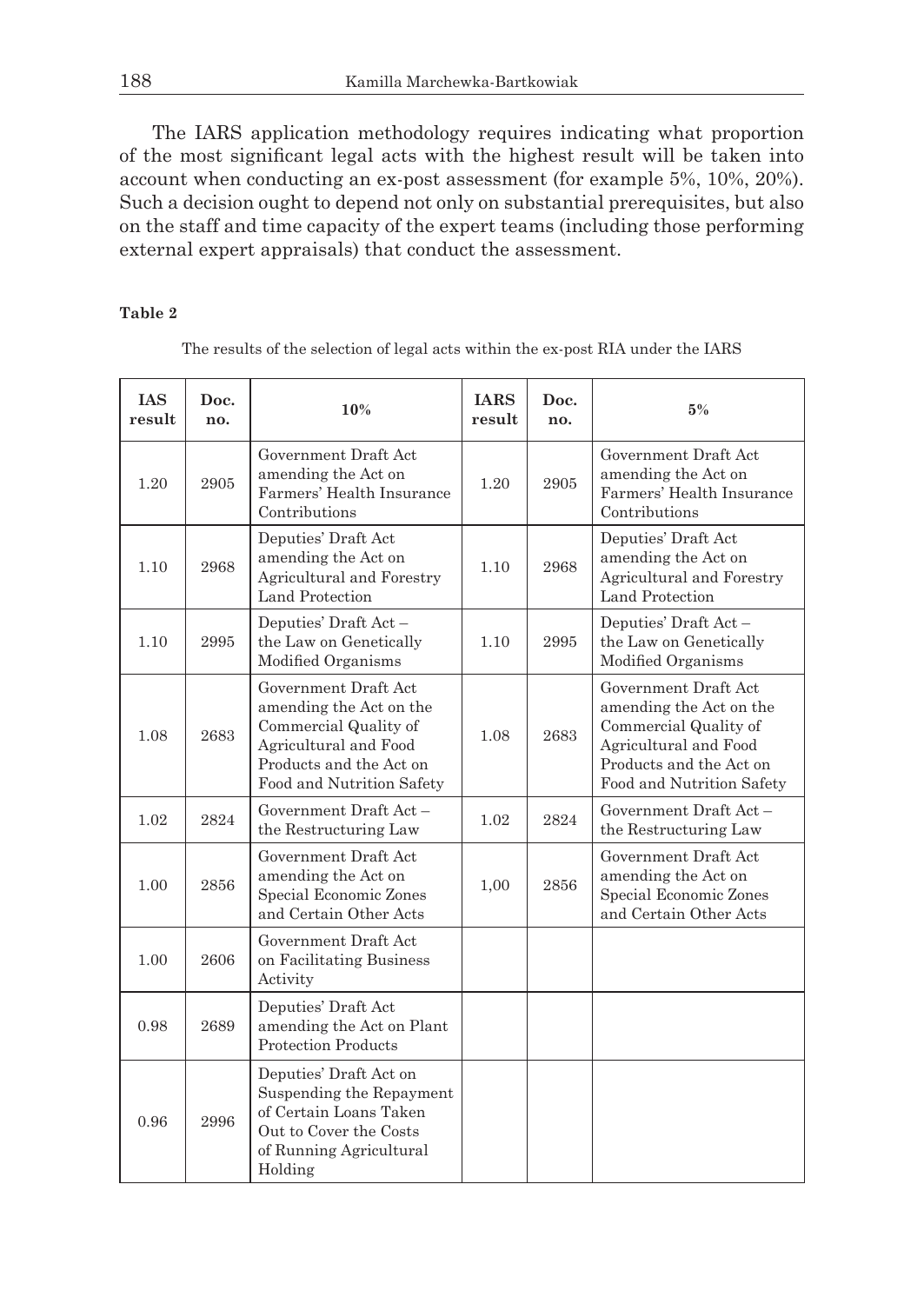| 0.92 | 2847 | Government Draft Act<br>amending the Civil<br>Procedure Code and the<br>Act on Court Fees in Civil<br>Proceedings |  |  |
|------|------|-------------------------------------------------------------------------------------------------------------------|--|--|
| 0.92 | 3032 | Government Draft Act<br>amending the Personal<br>Income Tax Act and The<br>Tax Order Act                          |  |  |
| 0.92 | 2710 | Government Draft Act<br>amending the Construction<br>Act and Certain Other Acts                                   |  |  |

Source: author's own work based on the information of the Sejm.

Table 2 shows the results of the selection of the most significant (according to the IARS) legal acts to undergo ex-post RIA using two limits: 5% and 10% of all the analyzed legal acts. They are legal acts, still binding during the assessment period (2016). Their goals and assumptions in terms of the impacts they could exert were initially defined in the justification of their drafts at the beginning of the legislative process. Hence, an ex-post assessment ought to concern the control of the implementation of the goals and the level of the occurrence of the anticipated actual (for example financial, economic and social) results.

# **V. CONCLUSIONS**

Today, in the face of the commonly criticized 'legislative inflation' in different areas of the economy, the economic analysis of a law, including the effects of its enactment, is a necessity. The growing experience of a number of countries in applying the ex-ante assessment of regulatory impacts, and the ex-post assessment in particular, may, over time, contribute to developing practical international standards in this respect. In the case of the assessment being conducted by parliamentary services, it enables a broader and substantive parliamentary control of the legislative process initiated by the government and other authorized institutions.

The Index for the Assessment of Regulations' Significance is meant to be an auxiliary tool to the ex-ante assessment and the independent ex-post assessment by parliament. In the latter case, the Index is also to help parliament in selecting legal acts for the medium-term assessment of their effectiveness in real life, being free from political influence, and impartial and substantive, which should contribute to restraining the phenomenon of over-regulating the economy and the market.

The IARS is a measure developed on the basis of the expertise of the staff of parliamentary services and for the purposes of a given parliament. It is also